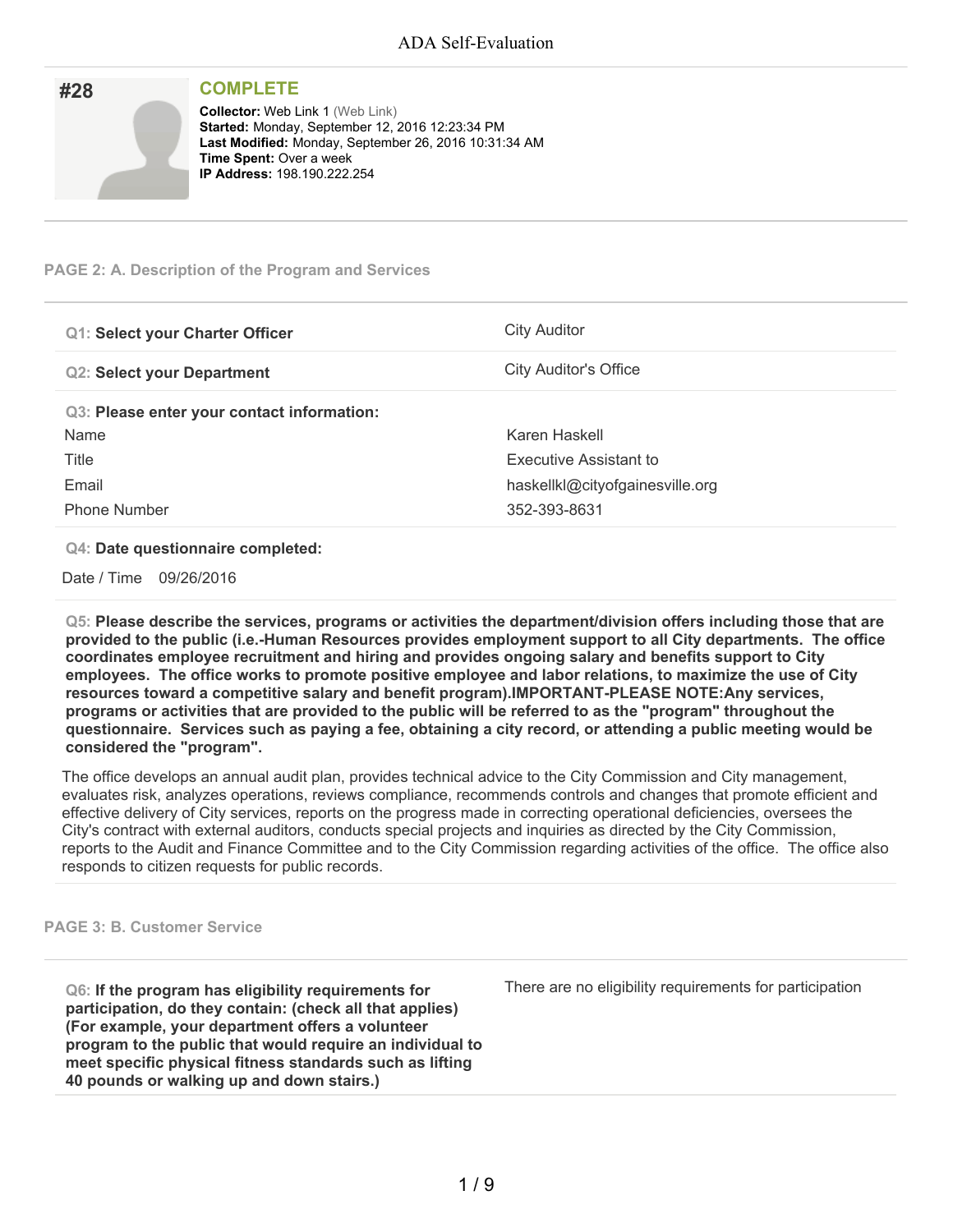| Q7: If there are applicable policies, how does the<br>program ensure that these policies do not discriminate<br>against people with disabilities?                                                                                                                                                            | N/A                                            |
|--------------------------------------------------------------------------------------------------------------------------------------------------------------------------------------------------------------------------------------------------------------------------------------------------------------|------------------------------------------------|
| Q8: Is there a formal policy in place to respond to<br>requests from the general public for sign language, oral<br>and cued speech interpreters, or other modifications to<br>the program to allow people with disabilities to<br>participate?                                                               | Don't Know                                     |
| Q9: Does the program have standard operating<br>procedures in place to include a person with<br>disabilities? [For example, allowing a service animal into<br>a facility, allowing someone to bring a personal<br>attendant with them to a recreation class or moving an<br>event to an accessible location] | Don't Know                                     |
| Q10: Is the program staff that interacts with the<br>publictrained on the correct procedures to follow when a<br>person requests an interpreter?                                                                                                                                                             | Don't Know                                     |
| Q11: How much notice is required to provide an<br>accommodation request?                                                                                                                                                                                                                                     | Don't know - have not completed such a request |
| Q12: Do you track accessibility requests for the<br>program?                                                                                                                                                                                                                                                 | No                                             |
| Q13: Does the program charge an additional fee for<br>modifying the program for a person with disabilities?                                                                                                                                                                                                  | Don't Know                                     |
| Q14: Are there any hard copy or digital forms required<br>for admission or participation in the program (i.e. tests,<br>applications, registration forms, etc.)?                                                                                                                                             | Don't Know                                     |
| Q15: Do the forms contain a notice that the City does not<br>discriminate against people with disabilities?                                                                                                                                                                                                  | Don't Know                                     |
| Q16: Is an interview required prior to an applicant's<br>admission to the program?                                                                                                                                                                                                                           | Don't Know                                     |
| Q17: When hiring temporary or permanent employees,<br>does the program consistently use selection criteria that<br>does not discriminate based on disability?                                                                                                                                                | Don't Know                                     |
| Q18: Does the program ensure individuals with<br>disabilities are allowed the opportunity to participate as<br>members of any program associated citizen's advisory<br>boards or committees?                                                                                                                 | Don't Know                                     |
| Q19: Are individuals with disabilities currently serving<br>on any of the program's advisory boards or<br>committees?                                                                                                                                                                                        | Don't Know                                     |

**PAGE 4: C. Notice Requirements**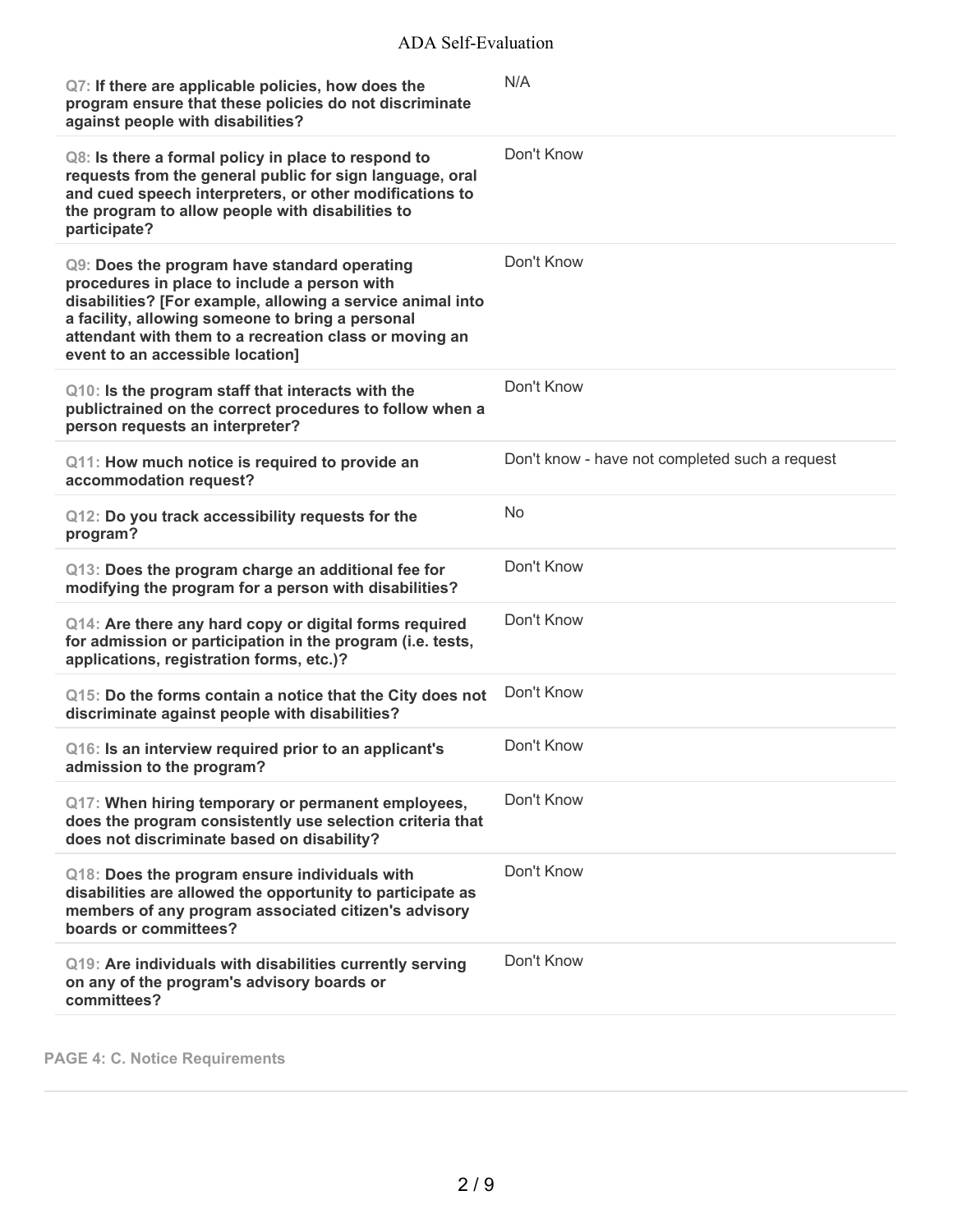| Q20: Is a "Notice under the Americans with Disabilities<br>Act" or a non-discrimination statement made accessible,<br>as needed, to program participants who may be persons<br>with disabilities?                                                                                                                                        | Don't Know                                                                                                                      |
|------------------------------------------------------------------------------------------------------------------------------------------------------------------------------------------------------------------------------------------------------------------------------------------------------------------------------------------|---------------------------------------------------------------------------------------------------------------------------------|
| Q21: Does the non-discrimination statement include<br>information about the City's ADA Coordinator and how<br>to contact them or file a grievance?                                                                                                                                                                                       | Don't Know                                                                                                                      |
| Q22: Is program staff that regularly interacts with the<br>public familiar with the City's ADA grievance/complaint<br>procedures when an incident of disability discrimination<br>is alleged?                                                                                                                                            | Don't Know                                                                                                                      |
| Q23: Does the program notify all persons that public<br>meetings, hearings, interviews, and conferences will be<br>held in accessible locations and that adaptive/auxiliary<br>aids (such as assistive listening devices, readers for the<br>blind, pen and paper) will be provided, upon request, to<br>participants with disabilities? | Don't Know                                                                                                                      |
| Q24: Is there a formal policy in place to respond to<br>requests from the general public for note takers,<br>computer-assisted real time transcription services, and<br>other auxiliary aids and services for providing effective<br>communication?                                                                                      | Don't Know                                                                                                                      |
| <b>PAGE 5: D. Printed Information</b>                                                                                                                                                                                                                                                                                                    |                                                                                                                                 |
| Q25: Does the program have printed materials (i.e.                                                                                                                                                                                                                                                                                       |                                                                                                                                 |
| forms, newsletters, brochures, calendars, fact sheets)<br>that are made available to the public?                                                                                                                                                                                                                                         | Yes,<br>If yes, please describe the printed materials.<br>InTouch Hotline for reporting instances of fraud, waste<br>and abuse. |
| Q26: Who manages the printed materials?                                                                                                                                                                                                                                                                                                  | My department manages printed material                                                                                          |
| Q27: Is there a formal policy in place to respond to<br>requests from the general public for alternate document<br>formats of the printed materials that are made to the<br>public?                                                                                                                                                      | Don't Know                                                                                                                      |
| Q28: What types of alternate document formats does the<br>program make available when requested? (Check all that<br>apply)                                                                                                                                                                                                               | Respondent skipped this<br>question                                                                                             |
| Q29: How much notice is required to provide the<br>alternate document formats?                                                                                                                                                                                                                                                           | Don't know - have not completed such a request                                                                                  |
| Q30: Do you track accessibility requests for alternate<br>formats of printed material?                                                                                                                                                                                                                                                   | No                                                                                                                              |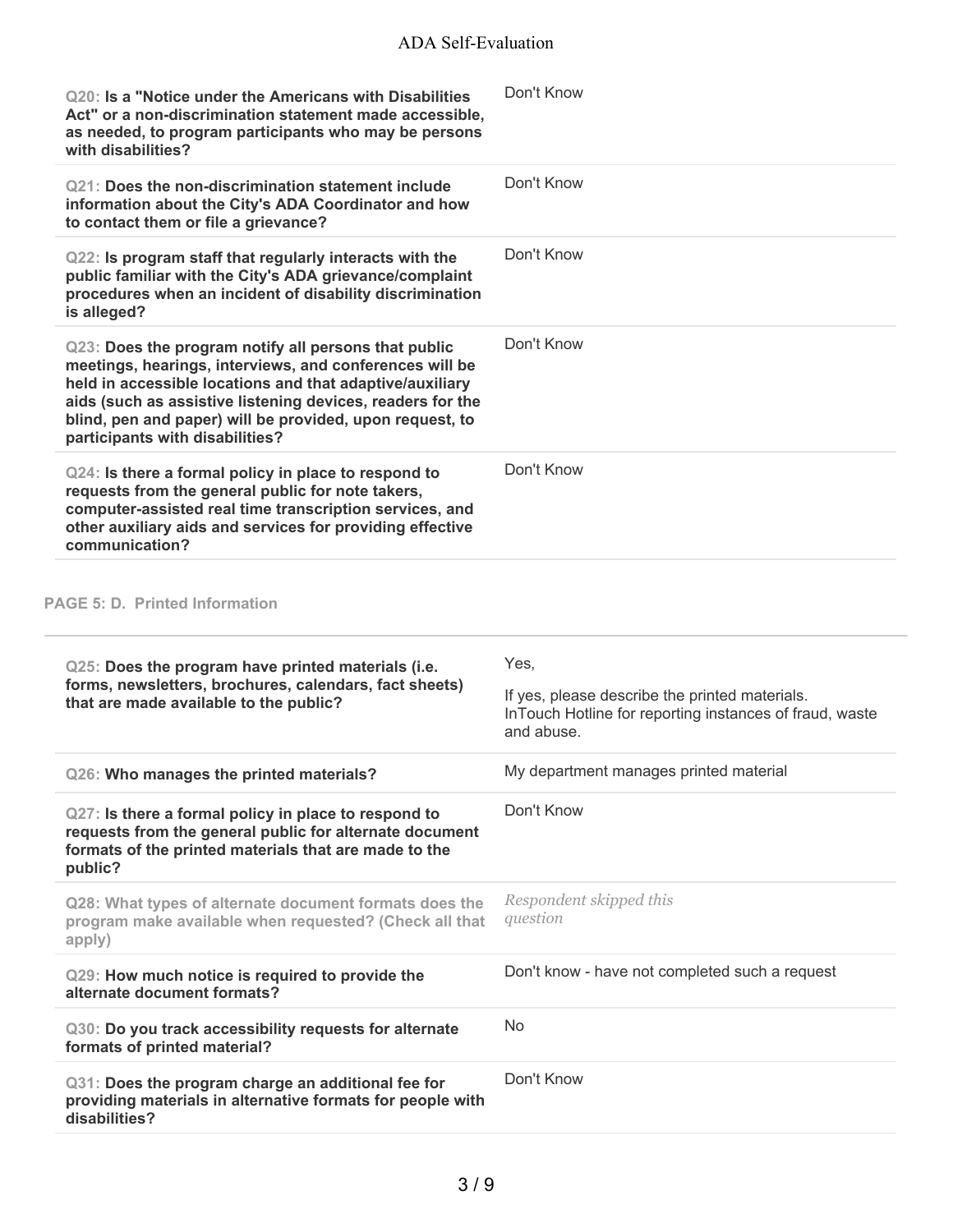**Q32: Does the program include images of individuals with disabilities in the printed materials and publications?**

No, photos of individuals with disabilities are NOT included

**PAGE 6: E. Television and Audiovisual Public Information**

| Q33: Does the program produce audiovisual (film,<br>videotape, television, digital) presentations, or website<br>demonstrations/webinars for the public or provide these<br>types presentations to the public? | <b>No</b>                                                                                                                                     |
|----------------------------------------------------------------------------------------------------------------------------------------------------------------------------------------------------------------|-----------------------------------------------------------------------------------------------------------------------------------------------|
| Q34: Is there a formal policy in place to respond to<br>requests from the general public for accessible<br>audiovisual, televised or online presentations provided<br>to the public?                           | No                                                                                                                                            |
| Q35: What types of accessible audio/visual, televised or<br>online presentation formats does the program make<br>available when requested?                                                                     | Do not provide alternative formats                                                                                                            |
| Q36: How much notice is required to provide the<br>accessible presentation formats?                                                                                                                            | Don't know - have not completed such a request                                                                                                |
| Q37: Do you track accessibility requests for accessible<br>presentation formats?                                                                                                                               | No                                                                                                                                            |
| Q38: Does the program charge an additional fee for<br>providing presentations in accessible formats for people<br>with disabilities?                                                                           | Don't Know                                                                                                                                    |
| Q39: Do the audio/visual presentations include<br>portrayals of individuals with disabilities?                                                                                                                 | Do not include any portrayals of people in audio/visual<br>presentations                                                                      |
| PAGE 7: F. Website                                                                                                                                                                                             |                                                                                                                                               |
| Q40: Does the program provide information about its<br>offerings to the public on the internet?                                                                                                                | Yes,<br>If yes, please list the URL:<br>www.cityofgainesville.org/City Auditir                                                                |
| Q41: What information is provided on the internet?<br>Please describe briefly:                                                                                                                                 | City Auditor and Staff, Standards and Controls,<br>Policies and Procdures, Peer Review, Auditor's<br>Reports, Fraud, Waste, and Abuse Hotline |
| Q42: Does the webpage(s) include information about the<br>accessibility of the facilities (parking, bathrooms,<br>assistive listening devices, etc.) where the program is<br>offered?                          | No                                                                                                                                            |
| Q43: Who manages the information regarding the<br>facilities, programs and services provided on the<br>internet?                                                                                               | Don't Know                                                                                                                                    |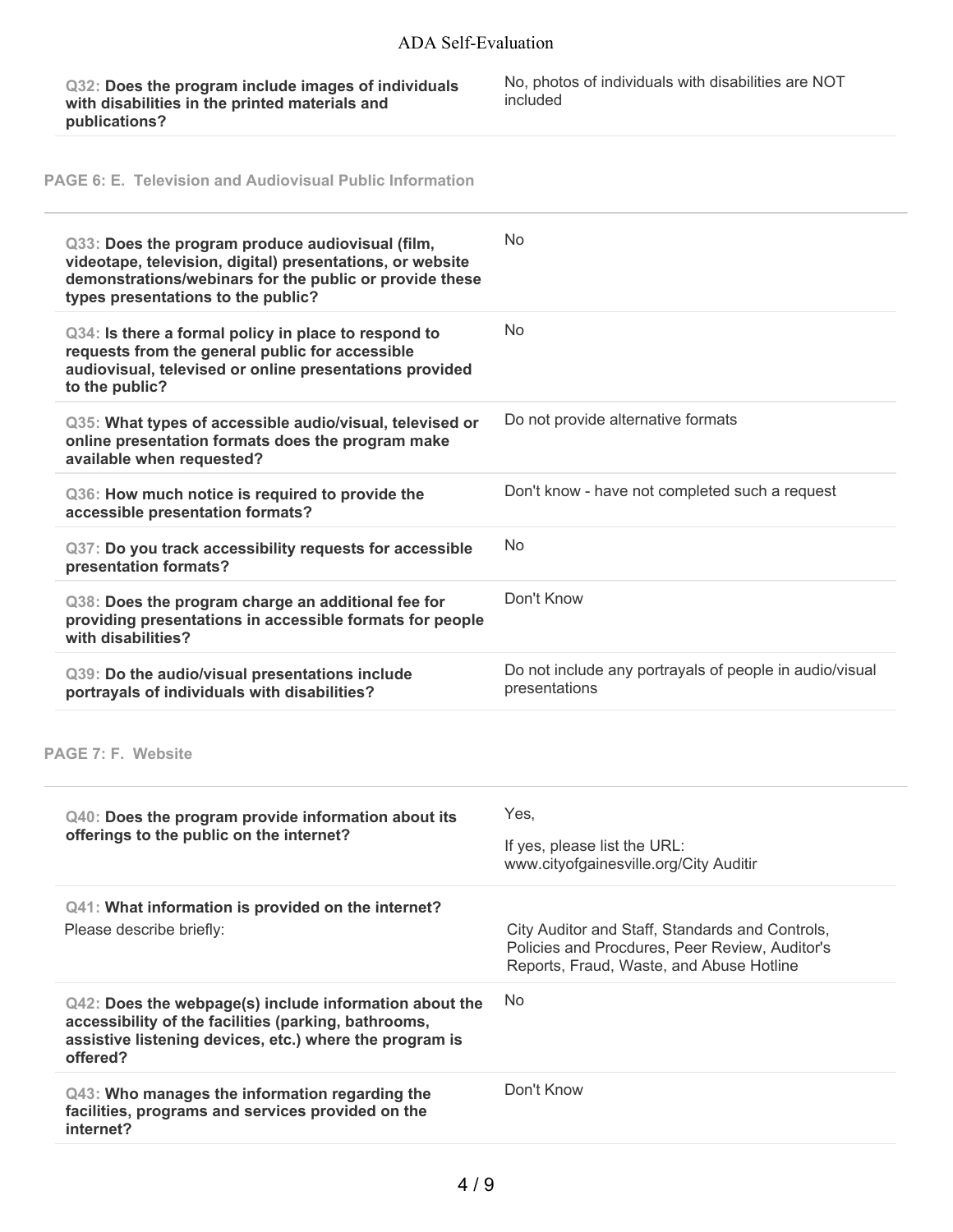| Q44: Does the website home page include easily<br>locatable information, including a telephone number and<br>email address, for use in reporting website accessibility<br>problems and requesting accessible services and<br>information?                                                                                                     | Yes        |
|-----------------------------------------------------------------------------------------------------------------------------------------------------------------------------------------------------------------------------------------------------------------------------------------------------------------------------------------------|------------|
| Q45: Do all links have a text description that can be read<br>by a screen reader (not just a graphic or "click here")?                                                                                                                                                                                                                        | Don't Know |
| Q46: Do all the photographs, maps, graphics and other<br>images on the webpages currently have HTML tags<br>(such as an "alt" tag or a long description tag) with text<br>equivalents of the material being visually conveyed?                                                                                                                | Don't Know |
| Q47: Are all the documents posted on the webpages<br>available in HTML or other text-based format (for<br>example rich text format (RTF) or word processing<br>format), even if they are also provided in another format,<br>such as Portable Document Format (PDF)?                                                                          | Don't Know |
| Q48: If a webpage has data charts or tables, is HTML<br>used to associate all data cells with column and row<br>identifiers?                                                                                                                                                                                                                  | Don't Know |
| Q49: Do all video files available on the webpages have<br>audio descriptions of what is being displayed to provide<br>access to visually conveyed information for people who<br>are blind or have low vision?                                                                                                                                 | Don't Know |
| Q50: Do all video files on the webpages have written<br>captions of spoken communication to provide access to<br>people who are deaf or hard of hearing?                                                                                                                                                                                      | Don't Know |
| Q51: Does the top of each page with navigation links<br>have a "skip navigation" link?[This feature directs<br>screen readers to bypass the row of navigation links and<br>start at the webpage content, thus enabling people who<br>use screen readers to avoid having to listen to all the<br>links each time they add more to a new page.] | Don't Know |
| Q52: Is the webpage content regularly (at least annually)<br>tested for accessibility to ensure it is usable by people<br>with disabilities, including those who use speaking<br>browsers?                                                                                                                                                    | Don't Know |
| Q53: Is there a formal policy established to<br>ensurewebpages will be accessible?                                                                                                                                                                                                                                                            | Don't Know |
| Q54: Is the policy posted on the webpage, where it can<br>be easily located?                                                                                                                                                                                                                                                                  | Don't Know |
| Q55: Is there a standard operating procedure in place to<br>ensure that new and modified webpages and content are<br>accessible?                                                                                                                                                                                                              | Don't Know |
| Q56: Does the in-house communications staff and<br>department contacts responsible for webpage content<br>development receive training on the guidelines for<br>website accessibility?                                                                                                                                                        | <b>No</b>  |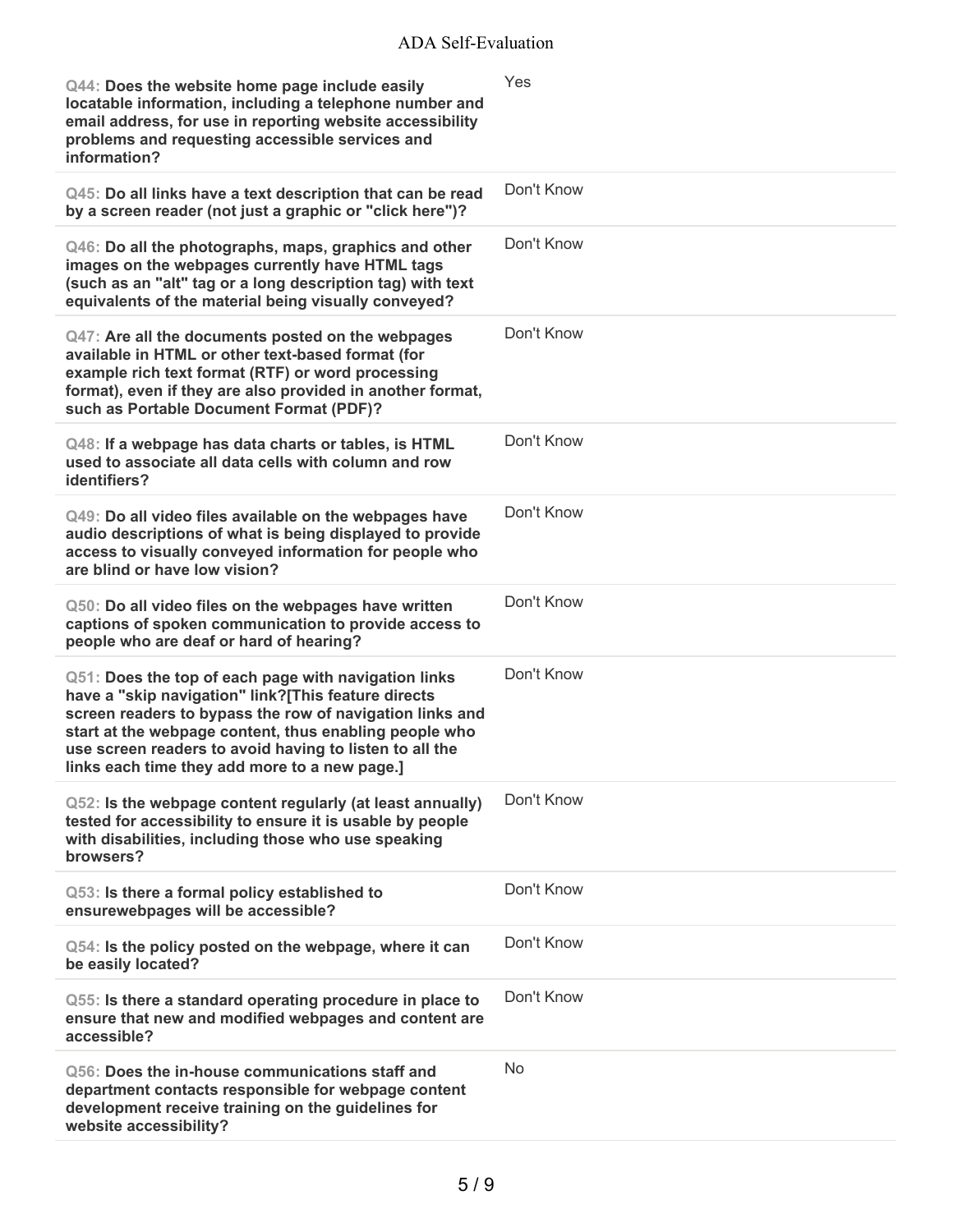# **PAGE 8: G. Public Telephones and Communication Devices**

| Q57: Does the program's main public access number<br>have an automated phone menu service (i.e. press 1 for<br>, press 2 for)?                                                                                                                     | No.        |
|----------------------------------------------------------------------------------------------------------------------------------------------------------------------------------------------------------------------------------------------------|------------|
| Q58: If yes, does the system offer a simple, 1-step way<br>for a caller to bypass the menu and speak directly with a<br>staff person during regular business hours?                                                                                | N/A        |
| Q59: What tools does the program use to communicate<br>by phone with people with speech or hearing<br>difficulties?                                                                                                                                | None       |
| Q60: Does the program publish the City's TTY (text<br>telephone) relay service in all materials where a phone<br>number is listed?                                                                                                                 | Don't Know |
| Q61: If a third-party "Relay" system is used, does<br>program staff receive training on how to place a Relay<br>call to a customer, as well as receive one?                                                                                        | Don't Know |
| PAGE 9: H. Accessible/Adaptive Equipment                                                                                                                                                                                                           |            |
| Q62: Does the program allow members of the public to<br>use electronic equipment such as copy machines or<br>computer terminals?                                                                                                                   | No         |
| Q63: Does the program ensure that the electronic<br>equipment is accessible to and usable by individuals<br>with disabilities (For example, is a public computer<br>terminal provided on a lowered counter or in an<br>accessible workstation)?    | <b>No</b>  |
| Q64: Are auxiliary aids (such as a moveable light<br>source, adjustable worktable levels, paper and pen, etc.)<br>provided to assist persons with disabilities?                                                                                    | <b>No</b>  |
| <b>PAGE 10: I. Public Meetings</b>                                                                                                                                                                                                                 |            |
| Q65: Does the program hold public meetings, hearings<br>or conferences?                                                                                                                                                                            | Yes        |
| Q66: Does the program require that public meetings,<br>hearing, and conferences be held in accessible<br>locations?                                                                                                                                | Yes        |
| Q67: Do all printed or electronic materials about<br>program-sponsored/hosted public events, public<br>meetings, public hearings, or public appearances by and<br>with City officials include instructions about how to<br>request accommodations? | Yes        |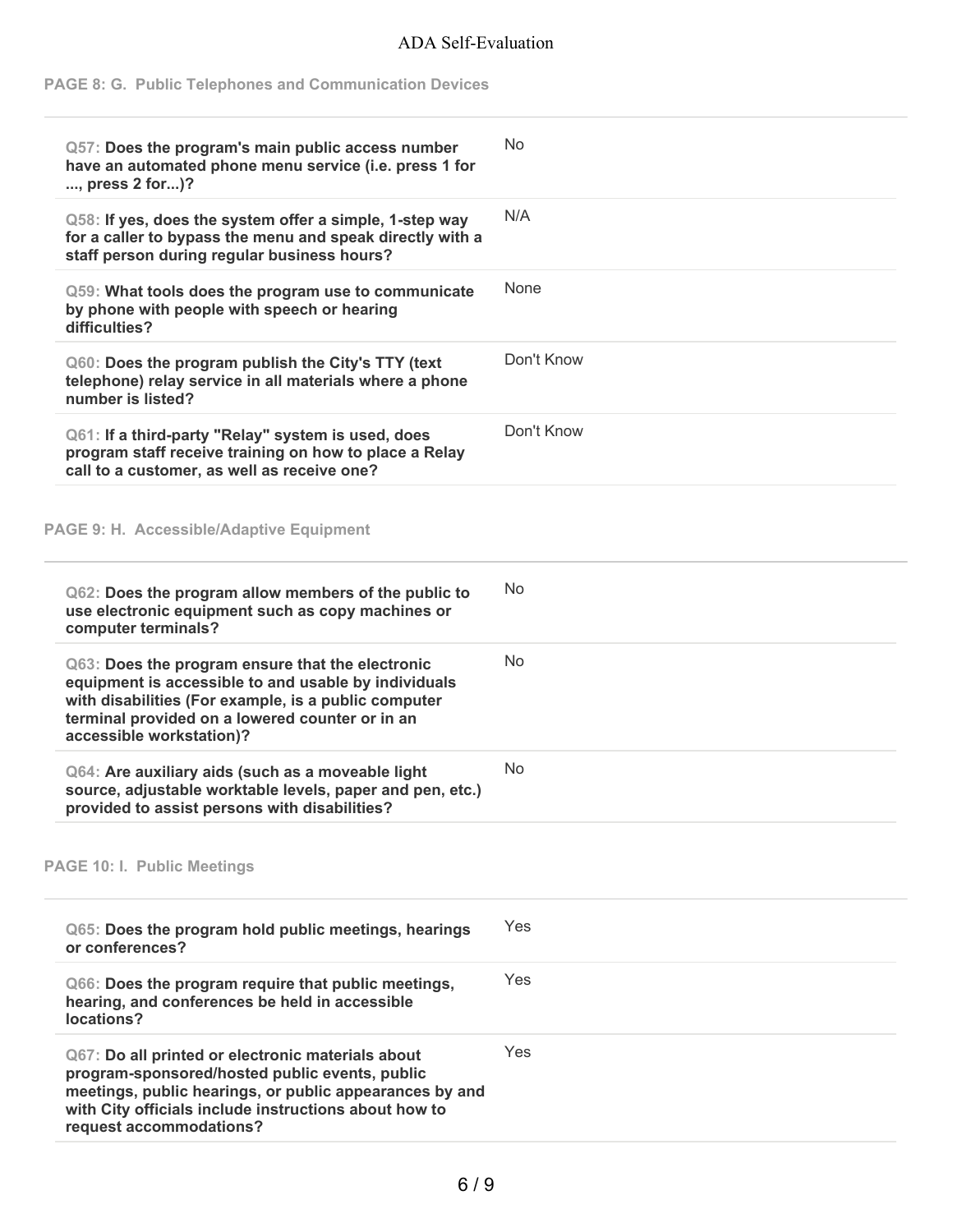| Q68: If yes, what types of accommodations can the<br>program provide to the public when requested?                                                                                              | Other (please list) Don't know |
|-------------------------------------------------------------------------------------------------------------------------------------------------------------------------------------------------|--------------------------------|
| Q69: How many Assistive listening devices are made<br>available for public meetings?                                                                                                            | Don't Know                     |
| Q70: Does the program charge an additional fee for<br>providing accommodations for people with disabilities?                                                                                    | Don't Know                     |
| <b>PAGE 11: J. Transportation Services</b>                                                                                                                                                      |                                |
| Q71: Does the program provide transportation to<br>volunteers, visitor, or program participants?                                                                                                | N <sub>o</sub>                 |
| Q72: Does the program have procedures to make<br>transportation accessible to persons who have visual,<br>hearing, mobility and learning disabilities?                                          | Don't Know                     |
| PAGE 12: K. Tours and Trips                                                                                                                                                                     |                                |
| Q73: Does the program provide facility tours or organize<br>trips for members of the pubic?                                                                                                     | No                             |
| Q74: Does the program have procedures to make the<br>tours and trips accessible to individuals who have<br>visual, hearing, mobility and learning disabilities?                                 | Don't Know                     |
| <b>PAGE 13: L. Use of Consultants and Contractors</b>                                                                                                                                           |                                |
| Q75: Are consultants or contractors who bid on capital<br>projects or other contractual work for the program<br>required to signstatements attesting to their intent to<br>comply with the ADA? | N/A                            |
| Q76: Does program staff monitorconsultants or<br>contractors obligations to facilitate participation of<br>individuals with disabilities?                                                       | Don't Know                     |
| Q77: When selecting contractors or vendors, does the<br>program use criteria that does not discriminate based on<br>ability?                                                                    | Don't Know                     |
| <b>PAGE 14: M. Emergency Evaluation Procedures</b>                                                                                                                                              |                                |
| Q78: Does program staff have a plan or procedures in<br>place that describe how to evacuate people with<br>disabilities from the program facility during an<br>emergency?                       | Don't Know                     |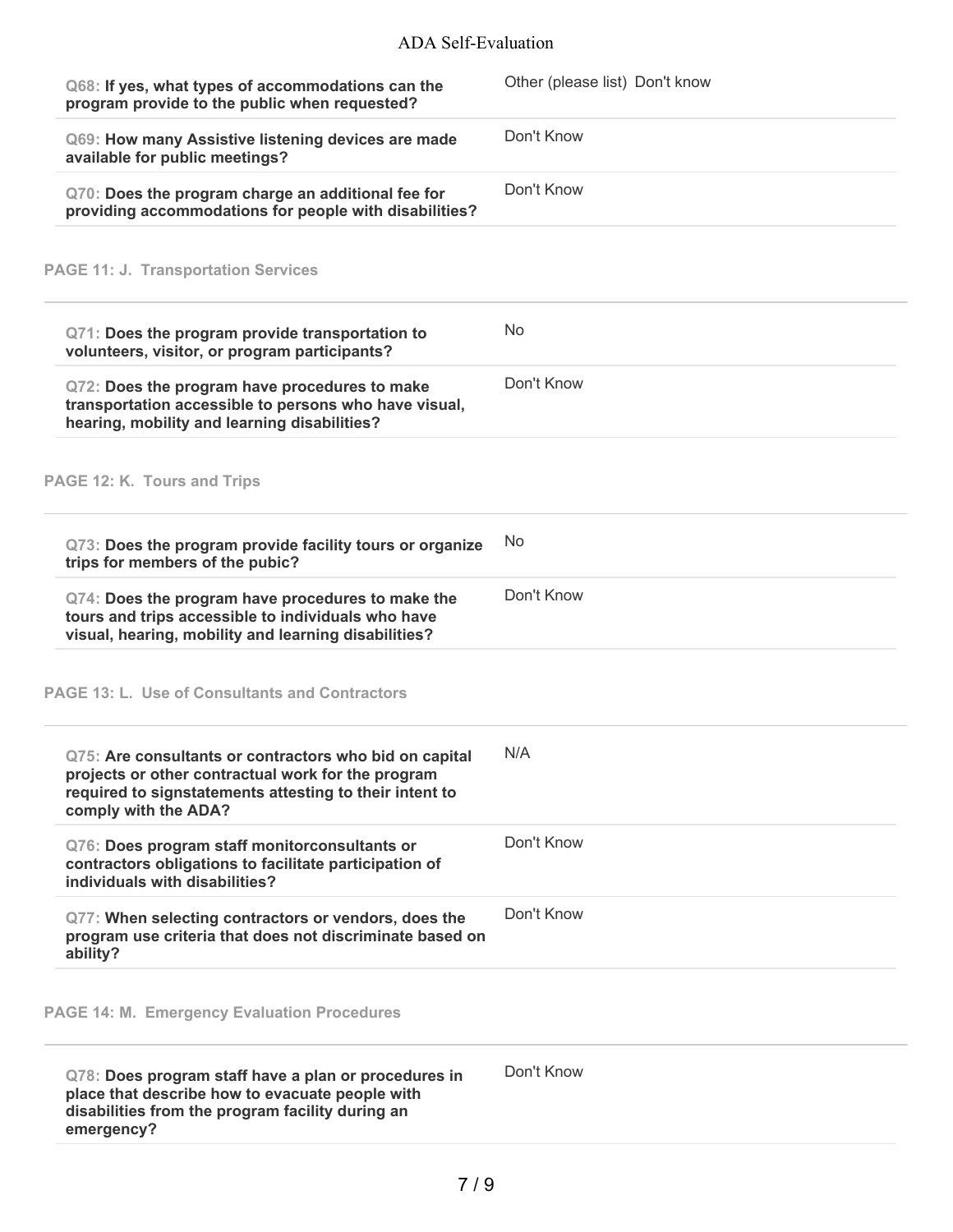| Q79: If yes, isstaff at each program facility trained to<br>carry out the instructions of the plan or procedures?                                                                                                                      | Don't Know                                                                                                                      |
|----------------------------------------------------------------------------------------------------------------------------------------------------------------------------------------------------------------------------------------|---------------------------------------------------------------------------------------------------------------------------------|
| Q80: Is the evacuation plan or instructions posted in a<br>visible and accessible area of each floor in all programs<br>and public facilities?                                                                                         | Don't Know                                                                                                                      |
| PAGE 15: N. Special Events and Private Events on City Property                                                                                                                                                                         |                                                                                                                                 |
| Q81: Does program staff notify both private entities and<br>staff of their obligations to facilitate participation of<br>individuals with disabilities in those special events or<br>private events held on public property?           | Don't KNow                                                                                                                      |
| PAGE 16: O. Training and Staffing                                                                                                                                                                                                      |                                                                                                                                 |
| Q82: Does the program provide full and equal access to<br>ALL its participants, regardless of ability?                                                                                                                                 | Don't Know                                                                                                                      |
| Q83: How is program staff that have contact with the public informed of the department's obligations and<br>policies that enables persons with disabilities to participate in the program?                                             |                                                                                                                                 |
| Don't know                                                                                                                                                                                                                             |                                                                                                                                 |
| Q84: Does the program staff who maintain contact with<br>the public receive training on interacting with people<br>with disabilities?                                                                                                  | No, staff did not receive training                                                                                              |
| Q85: Is there program staff who would be able to<br>provide better customer service if they had training in<br>American Sign Language (ASL) or other means of<br>communicating with people who have hearing or speech<br>difficulties? | Don't Know                                                                                                                      |
| Q86: Would other training or technical assistance<br>services be helpful to program staff such as (check all<br>that apply):                                                                                                           | How to work with people with disabilities,<br>Legal requirements,                                                               |
|                                                                                                                                                                                                                                        | How to respond to requests for accommodation (i.e.<br>American Sign Language interpreters, assisted<br>listening devices, etc.) |
| Q87: Is there program staff that provide emergency<br>services to the public?                                                                                                                                                          | Don't know                                                                                                                      |
| Q88: If yes, have they had training in American Sign<br>Language or other means of communicating in<br>emergency situations with people who have hearing or<br>speech difficulties?                                                    | Don't Know                                                                                                                      |